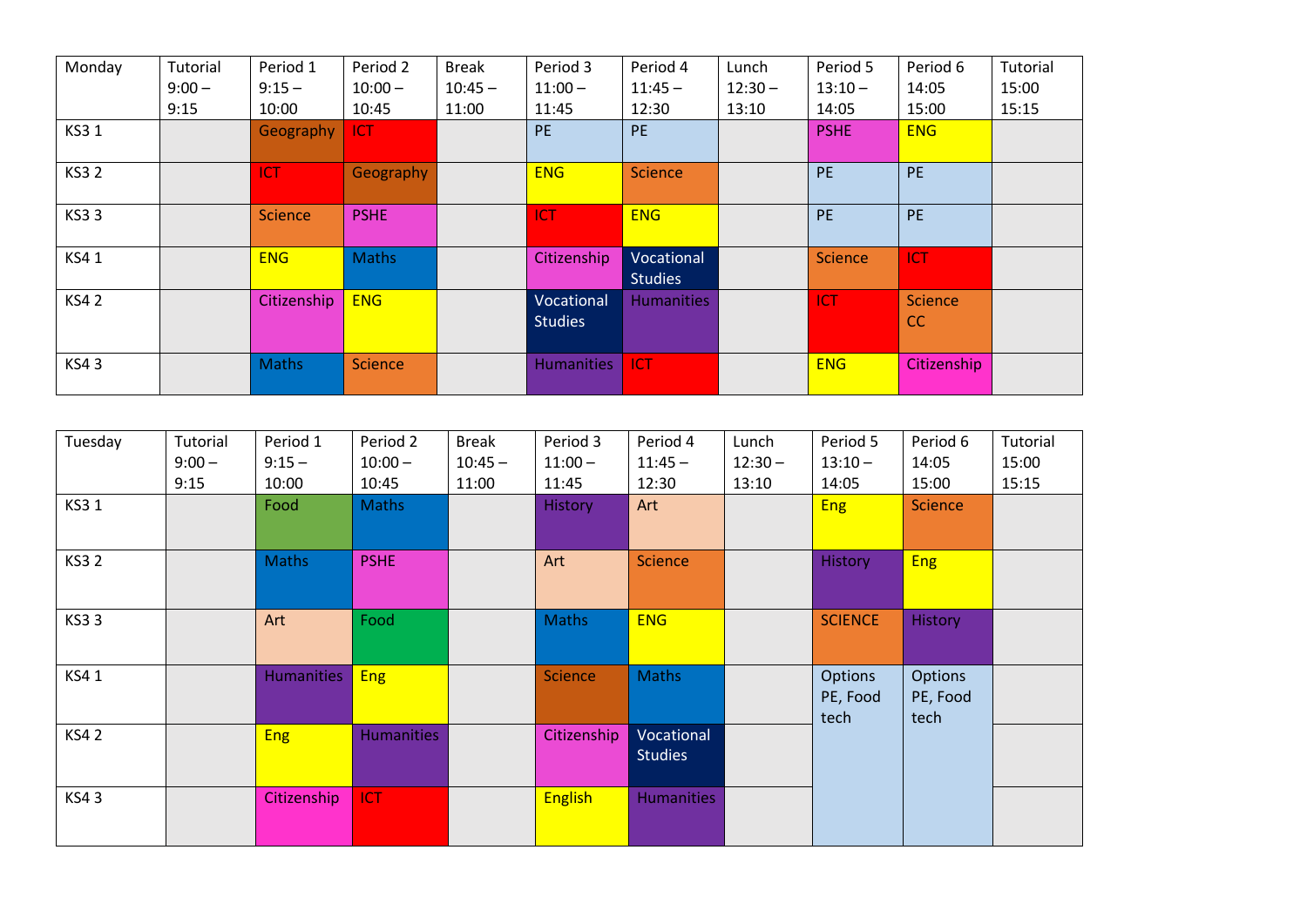| Wednesday   | Tutorial | Period 1                     | Period 2                     | <b>Break</b> | Period 3     | Period 4          | Lunch     | Period 5       | Period 6       | Tutorial |
|-------------|----------|------------------------------|------------------------------|--------------|--------------|-------------------|-----------|----------------|----------------|----------|
|             | $9:00 -$ | $9:15 -$                     | $10:00 -$                    | $10:45 -$    | $11:00 -$    | $11:45 -$         | $12:30 -$ | $13:10 -$      | 14:05          | 15:00    |
|             | 9:15     | 10:00                        | 10:45                        | 11:00        | 11:45        | 12:30             | 13:10     | 14:05          | 15:00          | 15:15    |
| <b>KS31</b> |          | <b>Science</b>               | <b>Eng</b>                   |              | <b>ICT</b>   | <b>Maths</b>      |           | Geography      | <b>ART</b>     |          |
| <b>KS32</b> |          | <b>Eng</b>                   | Geography                    |              | Food         | <b>ICT</b>        |           | <b>ART</b>     | <b>PSHE</b>    |          |
| <b>KS33</b> |          | Geography                    | <b>Science</b>               |              | <b>Eng</b>   | Food              |           | <b>PSHE</b>    | History        |          |
| KS41        |          | <b>Options</b><br>Food tech, | <b>Options</b><br>Food tech, |              | Science      | Citizenship       |           | Vocational     | <b>ENG</b>     |          |
| <b>KS42</b> |          | Art                          | Art                          |              | <b>Maths</b> | <b>Humanities</b> |           | <b>Eng</b>     | <b>Science</b> |          |
| <b>KS43</b> |          |                              |                              |              | Citizenship  | <b>ENG</b>        |           | <b>Science</b> | Vocational     |          |

| Thursday    | Tutorial | Period 1       | Period 2       | <b>Break</b> | Period 3       | Period 4          | Lunch     | Period 5                   | Period 6               | Tutorial |
|-------------|----------|----------------|----------------|--------------|----------------|-------------------|-----------|----------------------------|------------------------|----------|
|             | $9:00 -$ | $9:15 -$       | $10:00 -$      | $10:45 -$    | $11:00 -$      | $11:45 -$         | $12:30 -$ | $13:10 -$                  | 14:05                  | 15:00    |
|             | 9:15     | 10:00          | 10:45          | 11:00        | 11:45          | 12:30             | 13:10     | 14:05                      | 15:00                  | 15:15    |
| KS3 1       |          | Maths          | Food           |              | <b>Science</b> | <b>ART</b>        |           | <b>ENG</b>                 | History                |          |
| <b>KS32</b> |          | <b>PSHE</b>    | <b>Maths</b>   |              | Food           | <b>ENG</b>        |           | <b>History</b>             | Science                |          |
| <b>KS33</b> |          | Geography      | <b>PSHE</b>    |              | Art            | <b>FOOD</b>       |           | science                    | <b>English</b>         |          |
| KS41        |          | <b>ENG</b>     | <b>ICT</b>     |              | Citizenship    | Science           |           | <b>Options</b><br>PE, ART, | Options<br><b>FOOD</b> |          |
| <b>KS42</b> |          | <b>ICT</b>     | <b>SCIENCE</b> |              | <b>ENG</b>     | Maths             |           |                            | <b>TECH</b>            |          |
| <b>KS43</b> |          | <b>SCIENCE</b> | <b>ENG</b>     |              | <b>Maths</b>   | <b>Humanities</b> |           |                            |                        |          |